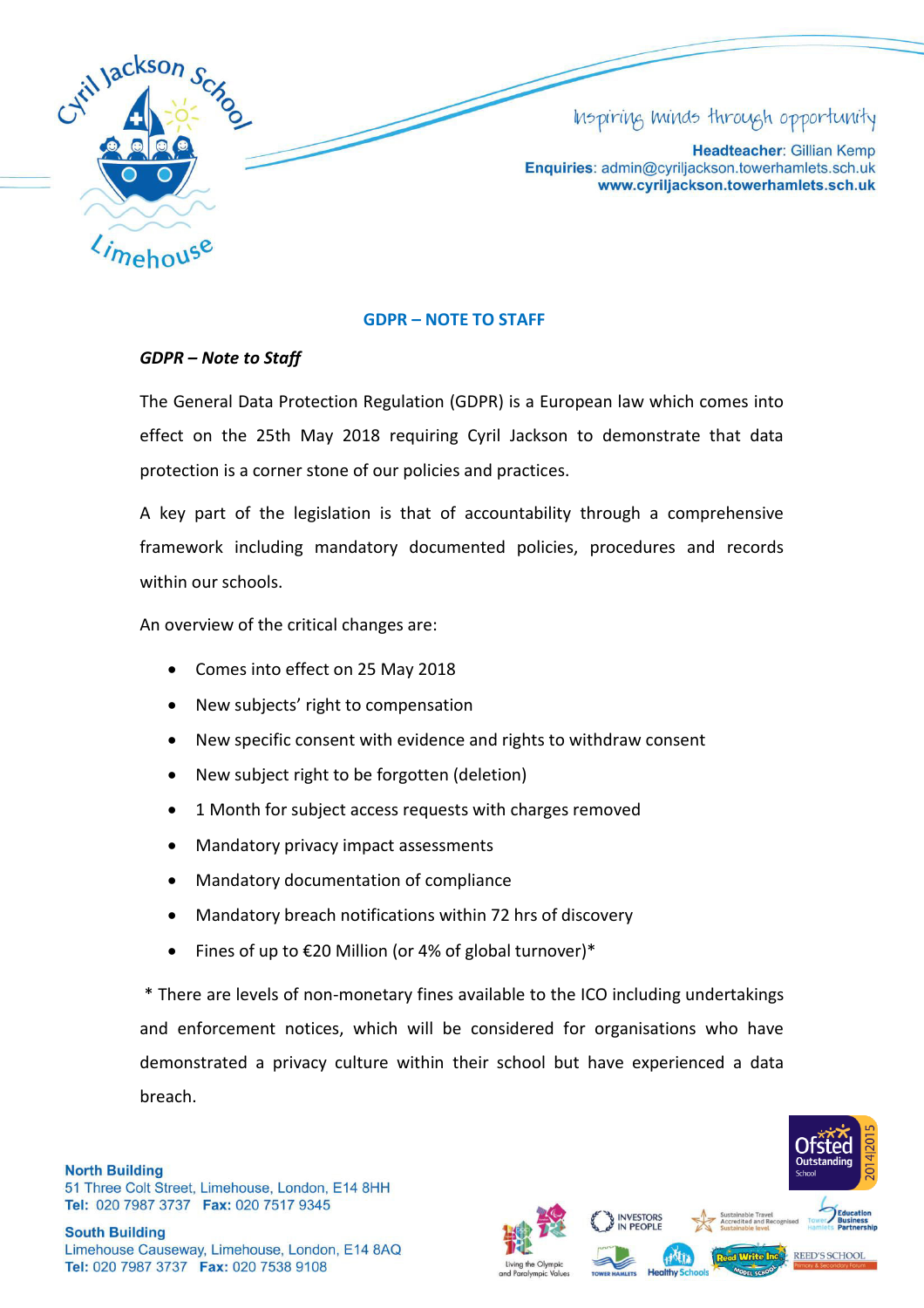

## *What's changing?*

We have updated our 'Privacy Notices' for staff and parents in line with these changes and include:

- Our legal reasons for using your information
- Your new rights relating to the information we hold about you.

We also updated all of our policies as they relate to Data Protection

We have developed a Data Incidents and Breaches Procedure

We have appointed a Data Protection Officer. The Data Protection Officer at Cyril Jackson is Gurmeet Kaur: dpo@cyriljackson.towerhamlets.sch.uk

#### *Creating and demonstrating a privacy culture*

According to the International Association of Privacy Professionals (IAPP) the most common privacy breaches happen when data is stolen, lost or mistakenly disclosed. The recommendation for addressing this successfully is the development of an environment where protecting data privacy is in the mind of every staff member whenever that person handles personal information – a privacy culture. You are all be familiar with the concept of safeguarding and this can be considered as safeguarding the personal information of your colleagues and our pupils.

#### *What we will do*

A privacy culture is best implemented through awareness, training and support of all staff within the school who may handle personal data. Alongside the revision of all of our Data Protection Policies and Procedures, there will be training arranged for all staff to be delivered in the near future.

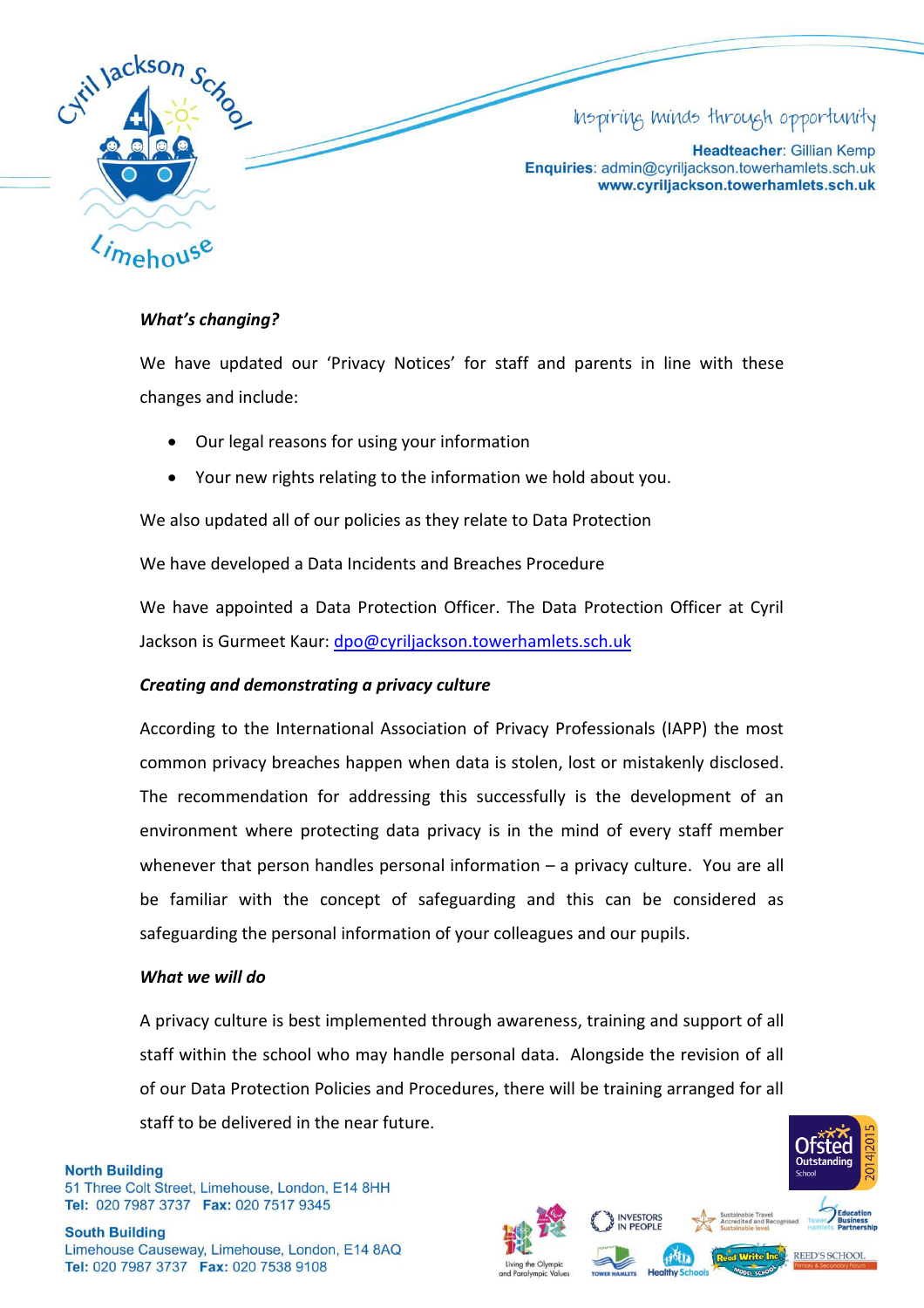

## Inspiring minds through opportunity

Headteacher: Gillian Kemp Enquiries: admin@cyriljackson.towerhamlets.sch.uk www.cyriljackson.towerhamlets.sch.uk

We have completed an information audit, identifying the personal data we hold on staff and pupils. The findings of this audit will become an Information Asset Register, documenting the data held, the reason for collecting it, who we share it with and how long we keep it for.

We are currently auditing our IT infrastructure to ensure we have adequate technological and physical security of hardware and electronic or hard copies or personal data including backups, antivirus software, critical updates to operating systems, securing critical servers and filing cabinets.

We are likely to restrict the movement of files almost entirely and introduce clear guidelines regarding the access to school based personal data, either within the school network or via remote access only. This will remove the need for potentially insecure printouts, USB sticks containing temporary backups and insecure transmission via email, therefore greatly reducing the risks involved with handling personal data.

**North Building** 51 Three Colt Street, Limehouse, London, E14 8HH Tel: 020 7987 3737 Fax: 020 7517 9345

**South Building** Limehouse Causeway, Limehouse, London, E14 8AQ Tel: 020 7987 3737 Fax: 020 7538 9108